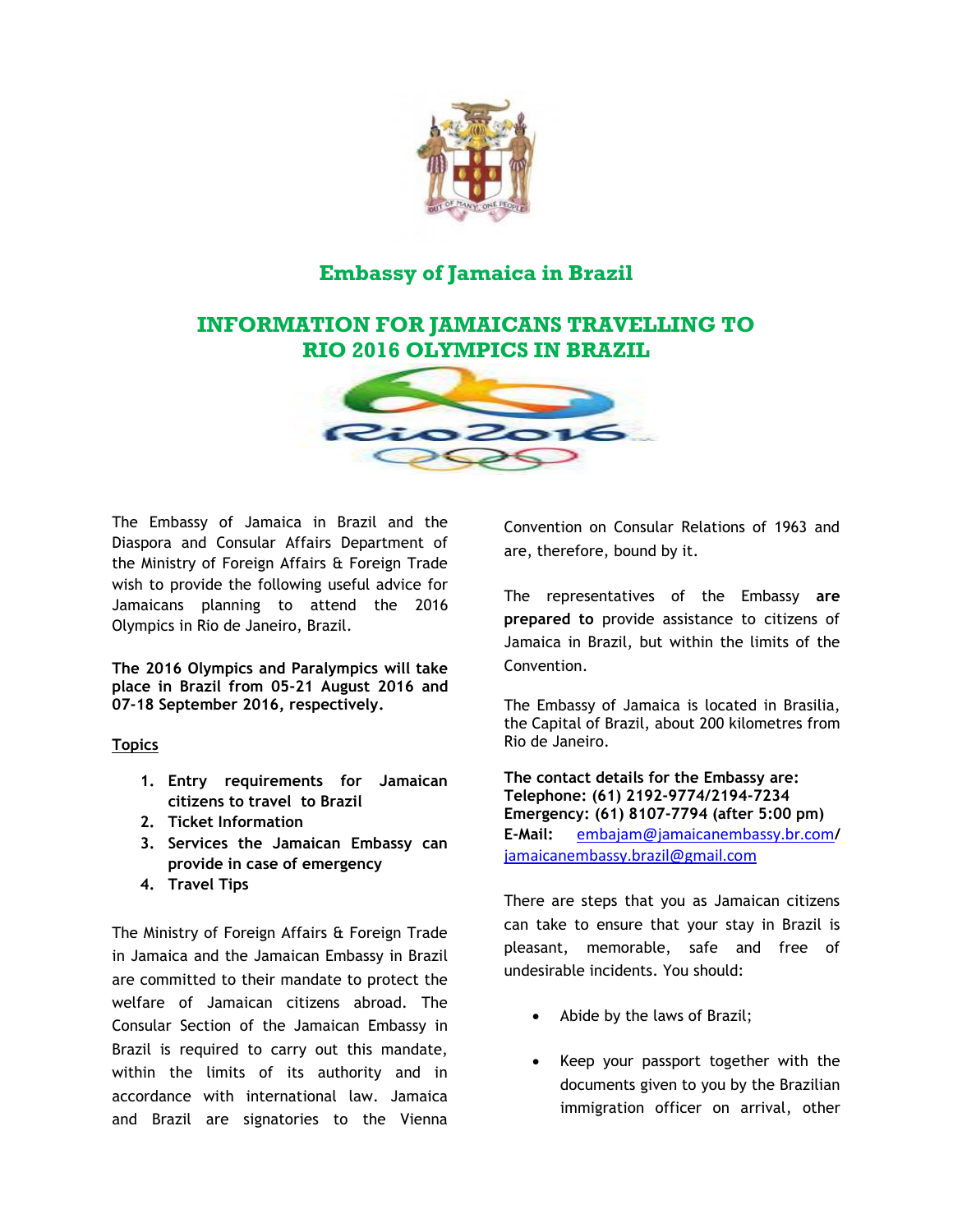important documents and your valuables secure at all times;

- Make confirmed and adequate arrangements for your visit prior to travelling, for example obtaining travel insurance;
- Make confirmed and secure arrangements for your accommodation;
- Have adequate funds or a back-up source in case of need for emergency funding; the Brazilian Real (R\$) is the recognised currency. However, be mindful of the risks of travelling with large amounts of cash. The average exchange rate is US\$1=R\$3.20
- Be sensitive to and respectful of the culture and values of Brazil;
- Be aware of your immediate surroundings and take as much precaution as you can for your personal well-being and security;
- Travel with the details of an emergency contact on your person.
- You will need to travel with or buy an adapter on arrival to plug in and charge your electronic devises and cell phones. Please note that the voltage for Brazil id 220 V and it may be necessary to have a converter.
- Please bring warm clothing as the Olympics and Paralympics will be taking place during Brazil's winter season. Expect average temperatures at around 65ºF/18ºC - 70ºF/22ºC.

## **Services the Jamaican Embassy CAN provide to Jamaican Citizens (General)**

Here are some of the services we will be offering during the Olympics. See our Website for a more detailed list at [www.jamaicanembassy.br.com/OtherServic](http://www.jamaicanembassy.br.com/OtherServices)es

- In medical emergencies, we provide lists of local doctors and hospitals and assistance in arranging a medical evacuation (at your expense);
- Provide advice and support to you and your family in Jamaica in the case of an accident or serious illness. We will also ensure nominated contacts are informed (if you give your consent);
- Advise next-of-kin if you are a victim of serious crime, including arranging for nominated contacts to be informed (if you give your consent);
- Assist if you are arrested in Brazil, by visiting or contacting you and by arranging for your family to be informed (if you give your consent). We will also seek to ensure that you are treated fairly under the laws of Brazil, and will provide you with a list of local lawyers;
- Assist in cases of missing persons by liaising with the local authorities and relatives;
- Facilitate the replacement of your passport with an emergency travel document if it has been lost/stolen/damaged (relevant fees apply); However, nationals are strongly urged to secure their travel documents;
- Assist you to contact relatives or friends for help with money or airfare.

## **Services the Embassy CANNOT not provide**

- Extend your stay, grant a waiver or make any other change to your immigration status in Brazil – this is a private matter between you and the Brazilian immigration authorities;
- Replace lost airline tickets or immigration documents issued by a foreign government. It is your duty to keep these documents safe;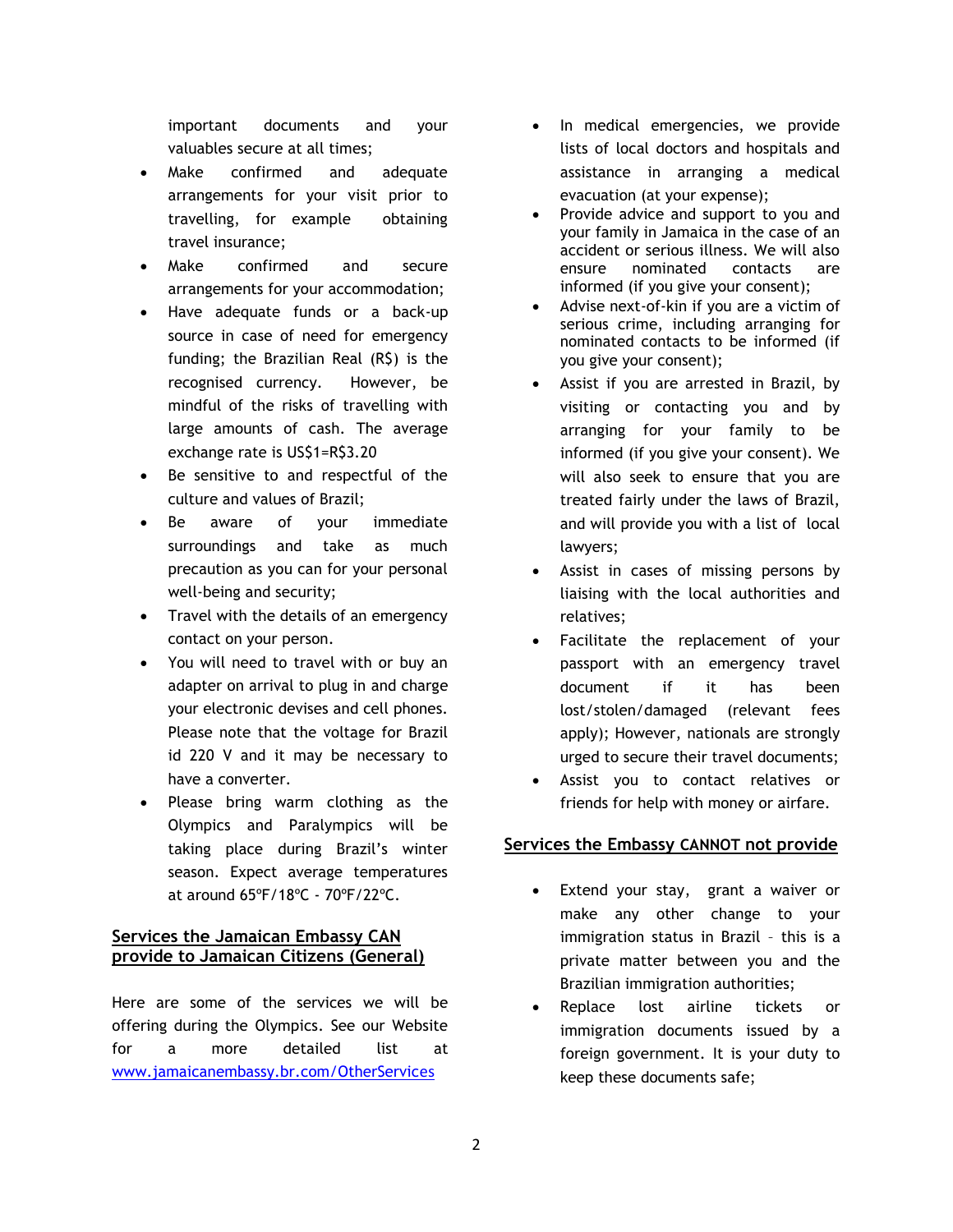- Pay or guarantee payment of your hotel, airline, or other bills;
- Get you out of prison, post bail for you, pay your legal expenses, intervene in court appearances or seek special treatment for you;
- Intervene in deportation matters. Jamaican citizens are subject to the laws of the countries to which they travel. However, once a Jamaican is arrested, we do everything in our power under the Vienna Convention to protect his or her rights and welfare;
- Investigate dead or missing persons' cases. Reports of missing/deceased persons are investigated by the police**.** The Embassy can only make inquiries on behalf of families and obtain reports from the relevant authorities;
- Provide or pay for search and rescue services (although we can help you arrange these services);
- Provide or pay for medical services or medication;
- Provide translation, interpretation, telephone or Internet services, except in an emergency (discretionary);
- Intervene in customs or quarantine requirements and regulations of Brazil;
- Provide physical protection or security;
- Accept responsibility for the custody or return of lost luggage/property;
- Report anyone to the Immigration or police authorities. In cases of criminal complaints, persons will be directed to the appropriate Police Post.

## **Visa/Entry Requirements**

*Note carefully!: The Olympics involve high security in Brazil. The immigration official is the final authority on granting entry into the country whether or not a visa is required. The onus is on the visitor to convince the officer of*  *their purpose of travel. Please make sure everything is in order.*

- Jamaican citizens travelling on a Jamaican passport **do not require** a visa to enter Brazil *for tourism purposes only*. Please make sure that your passport is valid for more than six (6) months and that you have a round trip ticket **and yellow fever vaccination certificate.**
- **Journalists and other categories of visitors** require visas. Please contact the Embassy of Brazil in Kingston and for Jamaicans outside of Jamaica, the nearest Brazilian Consulate or Embassy for an appointment to apply for your visa. The Brazilian Embassy in Kingston is located at 23 Millsborough Crescent, Kingston 6; Telephone: 946-9812; 927-8964;978-8608.E-Mail:

[brasemb.kingston@itamaraty.gov.br.](mailto:brasemb.kingston@itamaraty.gov.br)

- In cases of applications for minors (under 18) where visas are required, they must be accompanied by a notarised (i.e., stamped by a Justice of the Peace) travel authorisation from either parent (or a guardian) as Minors are not allowed to travel with one parent without the permission of the other parent;
- **Yellow Fever Vaccination**

Brazil requires all travellers to be vaccinated against Yellow Fever and show proof by means of **a yellow fever vaccination certificate. Please ensure you take yours with you on your flights**. In Jamaica, the vaccination can be obtained from the Comprehensive Clinic in Kingston on Tuesdays, Thursdays & Fridays 8:30am - 4:00pm and Montego Bay: Type 5 Health Centres – Mondays, Wednesdays, & Thursdays from 10:00am to 2:00pm

 Travellers should also have at least one ticket for one of the Olympic events or the receipts as proof of purchase.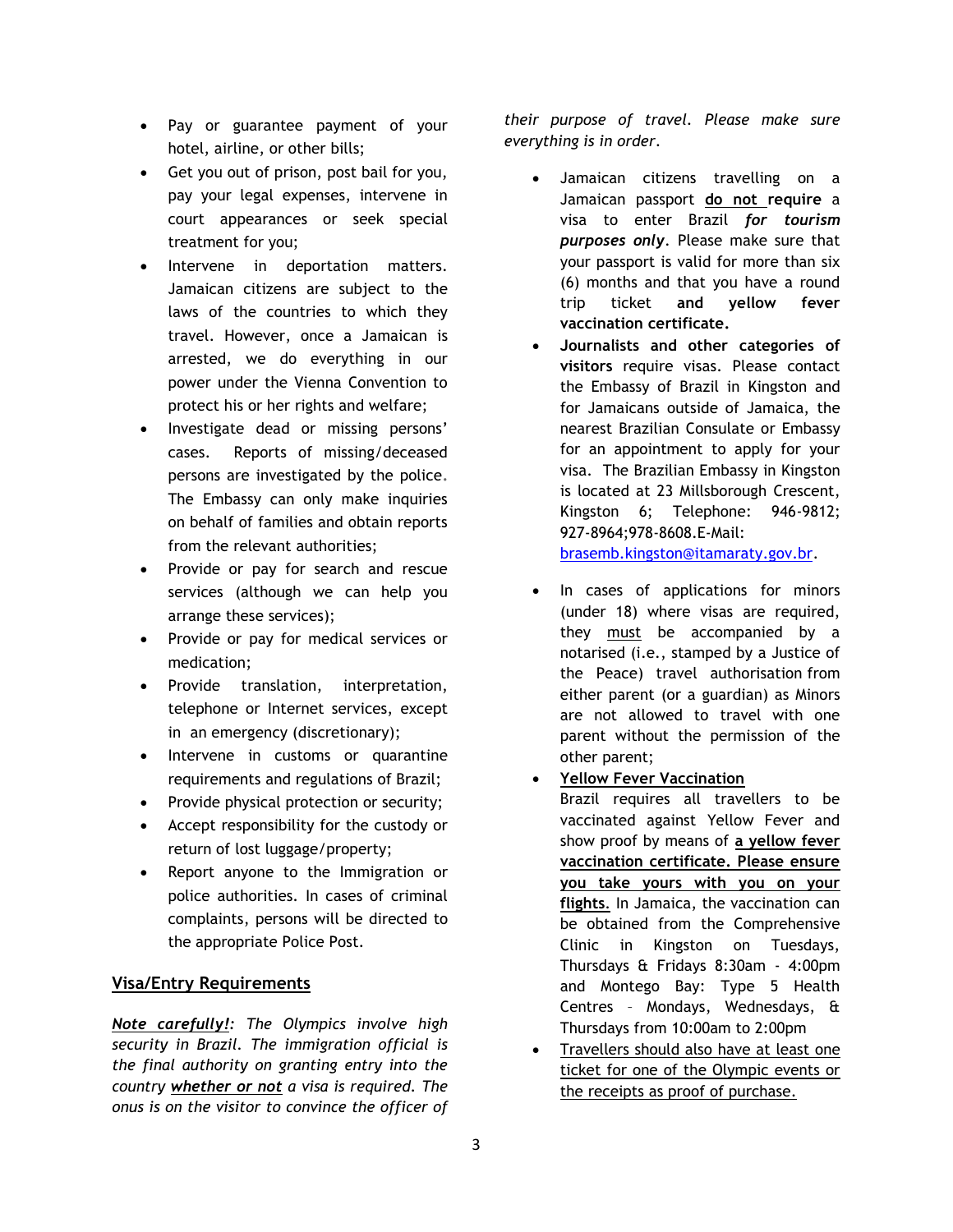Please note that spectators and journalists/camerapersons who already have a valid entry visa to Brazil in their passports may use it to attend the Olympics.

## **Tickets for Rio Olympics 2016**

#### **NOTE CAREFULLY!!**

**Neither the Jamaican Embassy, nor the Ministry of Foreign Affairs & Foreign Trade of Jamaica can help you to obtain tickets for the events.**

Information about tickets and rules for entering the stadium can be found at the Rio 2016 Web site:<https://www.rio2016.com/en/tickets>

## **Additional Travel Tips**

- Copy the bio-data page of your passport and leave it with a designated contact person (just in case of loss, theft or damage);
- Prior to arrival or on arrival in Brazil, register with the Jamaican Embassy. Registration form is located on the Embassy's Website at [www.jamaicanembassy.br.com](http://www.jamaicanembassy.br.com/) . Registration can be done via e-mail at [embajam@jamaicanembassy.br.com](mailto:embajam@jamaicanembassy.br.com) by sending name, contact details in Jamaica and contact details in Brazil.
- As far as possible**,** travel in groups, especially at nights;
- Identify essential service providers in your locale – fire, police, nearest hospital;
- Ensure that you have adequate traveller's insurance (including medical) that can be used in Brazil;
- If you have a chronic medical condition which requires medication, ensure that you have an adequate supply of the medication for the duration of your visit. Keep the name and contact details of your doctor available (give a copy to a friend/relative);
- It also recommended that you wear a medical alert bracelet if you have one.

#### **Additional Information: ZIKA & H1N1 Viruses**

 We urge Jamaicans to follow the WHO and PAHO guidelines to avoid contracting the ZIK V and H1N1 viruses. For H1N1 getting vaccinated is strongly encouraged. Regarding ZIK-V, use insect repellants with DEET, wear light coloured clothing that covers as much of the body as possible and stay away from densely populated areas and avoid intimate contact such as kissing with strangers. Fortunately the Games will be taking place in one of the coolest months in Brazil so covering up should not be too uncomfortable. In case anyone comes down with the Zika virus, our team will give information on the nearest healthcare centre where the Brazilian healthcare professionals are fully equipped to deal with the symptoms.

#### **Safety & Security**

- General safety and security measures that you would observe anywhere else in the world as a tourist obtains in Brazil.
- **DO** avoid: travelling outside the normal crowded areas; wearing exposed expensive jewelry; exposing expensive smartphones and cameras; drinking too much alcohol; handling cash in public.

## **Contacts for the Jamaican Consulate and Jamaica Hospitality House in Rio de Janeiro**

- Consulate of Jamaica, Av. Rio Branco, 99, 9º Andar; Centro, Rio de Janeiro - RJ; **Tel:** 55 21 2122-8464; CEP: 20040- 004; e-mail: [contato@consuladodajamaica.com.br.](mailto:contato@consuladodajamaica.com.br)
- "JAMAICA HOSPITALITY HOUSE 2016" will also be another central point of contact for Jamaicans. It will be located at the Jockey Club. Address: Praça Santos Dumont, 31 - Gávea, Rio